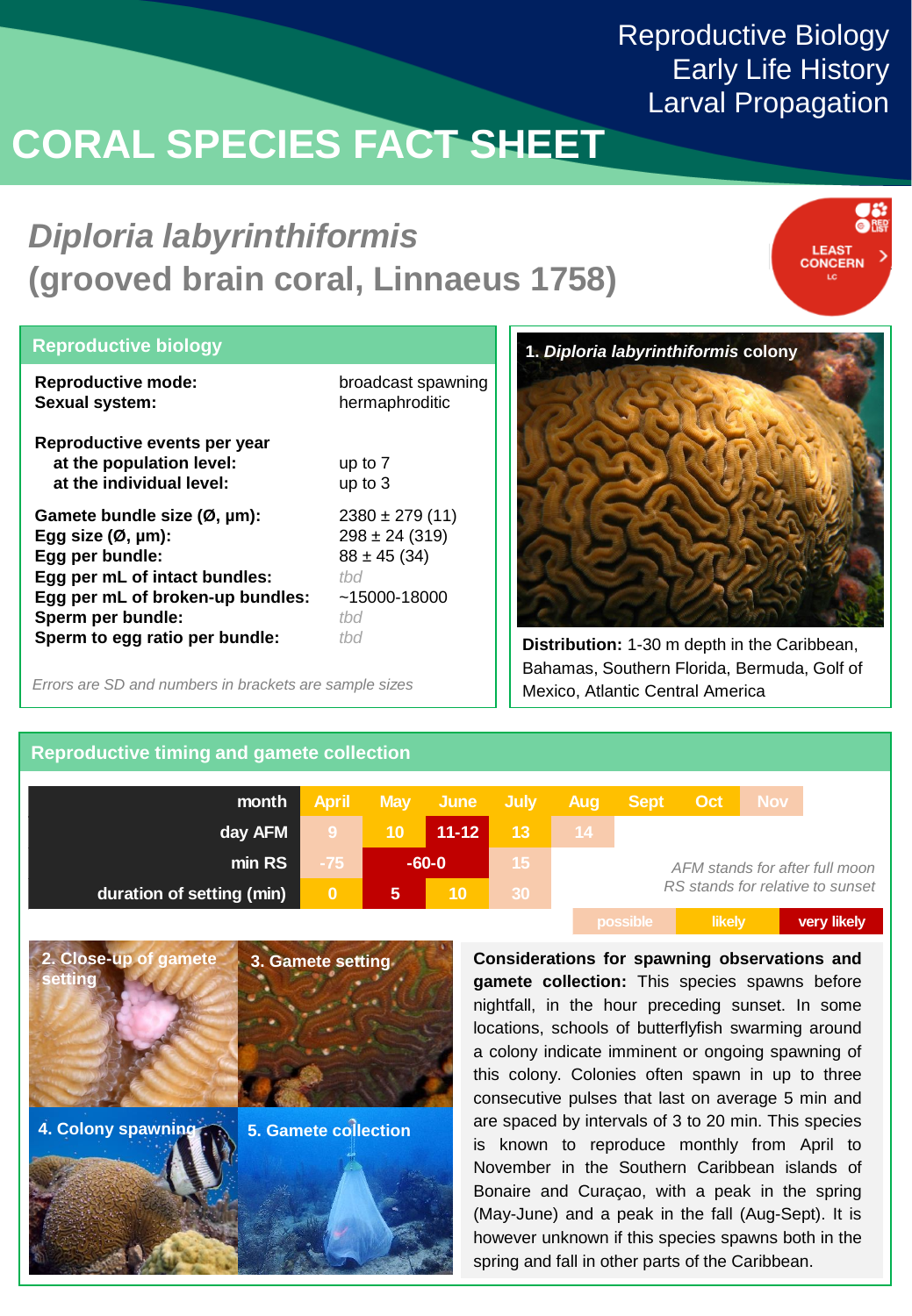# **CORAL SPECIES FACT SHEET**

## *Diploria labyrinthiformis*  **(grooved brain coral, Linnaeus 1758)**



### **Fertilization**

| Time to gamete bundle break-up (min PS):                                 | ≤ 60        |
|--------------------------------------------------------------------------|-------------|
| Sperm viability (min PS):                                                | thd         |
| Egg viability (min PS):                                                  | thd         |
| Maximum gamete age until fertilization (min PS):                         | 180         |
| Suggested duration of fertilization (min):                               | $30 - 45$   |
| Optimal sperm concentration for fertilization (sperm mL <sup>-1</sup> ): | $106 - 108$ |



*PS stands for post-spawning*

**Considerations for fertilization:** Sperm-egg bundles typically break-up during the collection dive. Eggs from different colonies contain pigments of different colors (e.g., brown, beige, pink, yellow). Gametes remain viable for up to three hours but it is recommended to proceed with fertilization as early as possible after spawning. There is a near complete breakdown of fertilization at sperm concentrations below 10<sup>6</sup> sperm mL<sup>-1</sup> and a slow decrease in fertilization success above 10<sup>8</sup> sperm mL<sup>-1</sup>. At a concentration of 10<sup>6</sup> sperm mL<sup>-1</sup>, fertilization success is high even when gametes were in contact for a short period of time (i.e.,15 min). It is suggested to start rinsing eggs 30-45 min after introducing gametes together and once bundles have mostly broken-up.

### **Embryogenesis**



**Time to first cleavage (min AF):** 60-90 **Cleavage mode:** holoblastic **Rearing conditions:** 28°C, GF/F filtered seawater, still water containers

*AF stands for after fertilization PS stands for post-spawning*

**Considerations during embryogenesis:** Rinsing eggs/embryos 30-45 min AF avoids handling embryos while they are undergoing first cell divisions. This species is particularity prone to polyembryony (i.e., embryo fission) which results into smaller embryos that are viable and develop normally. This results in a large variation in larvae and settler size. It is however unknown if these smaller settlers are at higher risk of mortality. Exceptionally delicate handling of embryos is therefore recommended until gastrulation is completed. Note that embryos can be oddly shaped during the blastula stage.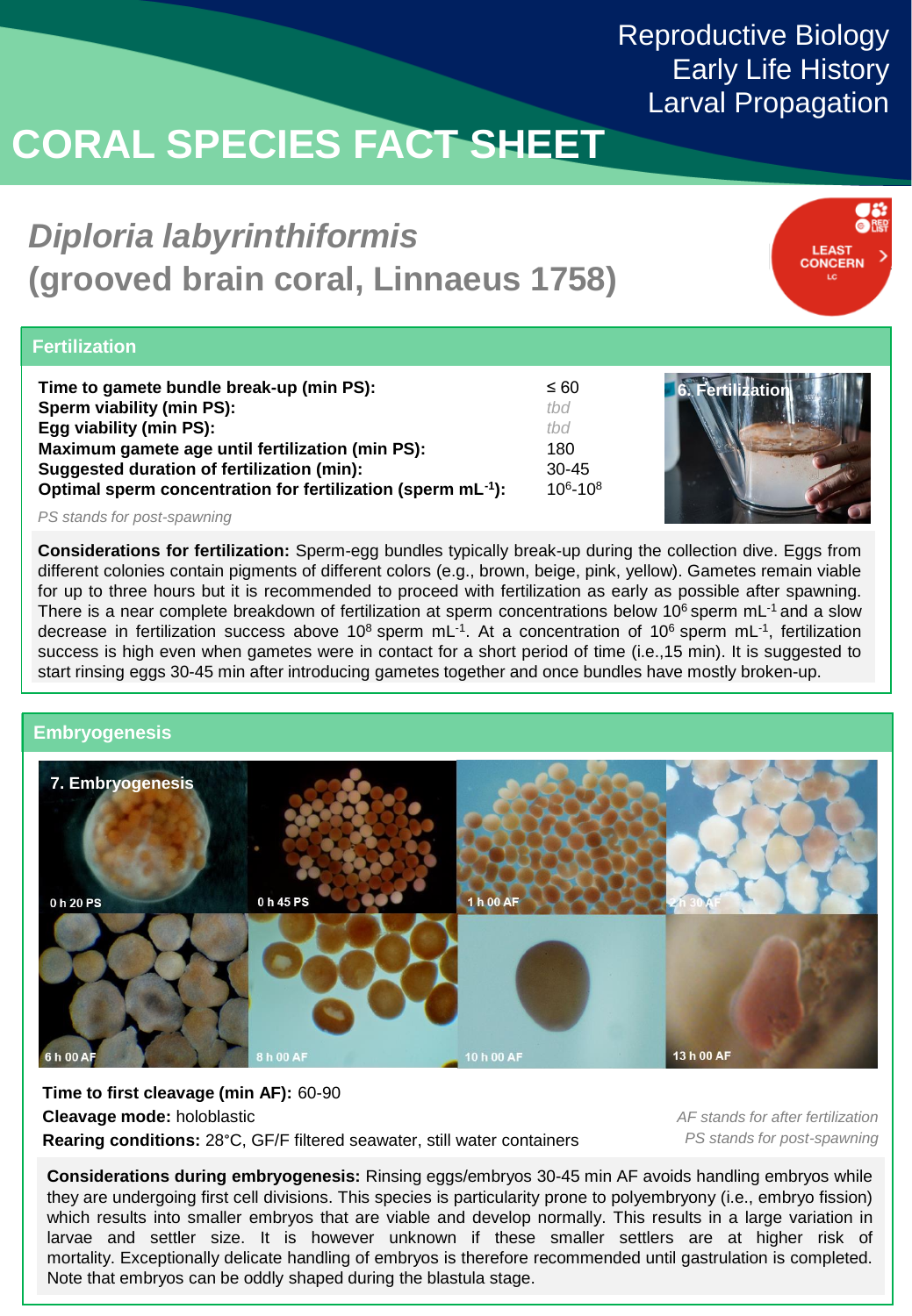# **CORAL SPECIES FACT SHEET**

## *Diploria labyrinthiformis*  **(grooved brain coral, Linnaeus 1758)**



### **Larval behavior, settlement and metamorphosis**

**Larval size (longest axis, µm): Symbiont transfer mode: Larval feeding mode: Onset of bright green fluorescence (hr PS): Time to motility (hr AF): Time to directed swimming (hr AF): Time to negative buoyancy (hr AF): Onset of settlement (hr AF)\*: Onset of metamorphosis (hr AF)\*: Substrate preference: Habitat preference:**

 $306 \pm 84 (56)$ horizontal lecithotrophic 0 (eggs fluoresce) 12-15 15-25 25-40 ≥75 ≥75 *tbd* cryptic undersides of settlement surfaces



*PS stands for post-spawning*

*AF stands for after fertilization*

*\* In the presence of settlement cues (*crustose coralline algae, *Hydrolithon boergesenii)*

**Considerations for larval rearing:** Larvae will be motile within 10-15 hr AF, after which it will only be possible to do full water changes using a sieve or a pipette, in contrast to using fat separators (less stressful handling for embryos). It is therefore recommended to do a complete water change using fat separators once embryos are past gastrulation (i.e., have become rounded), but before they are motile and no longer floating at the surface. Larvae quickly reach competency and can start settling and metamorphosing within 75 hr AF. Settlement rates peak between 3 and 6 days after spawning. It is therefore recommended to provide larvae with settlement surfaces during that period to maximize settlement. Gentle water movement further enhances settlement rates.



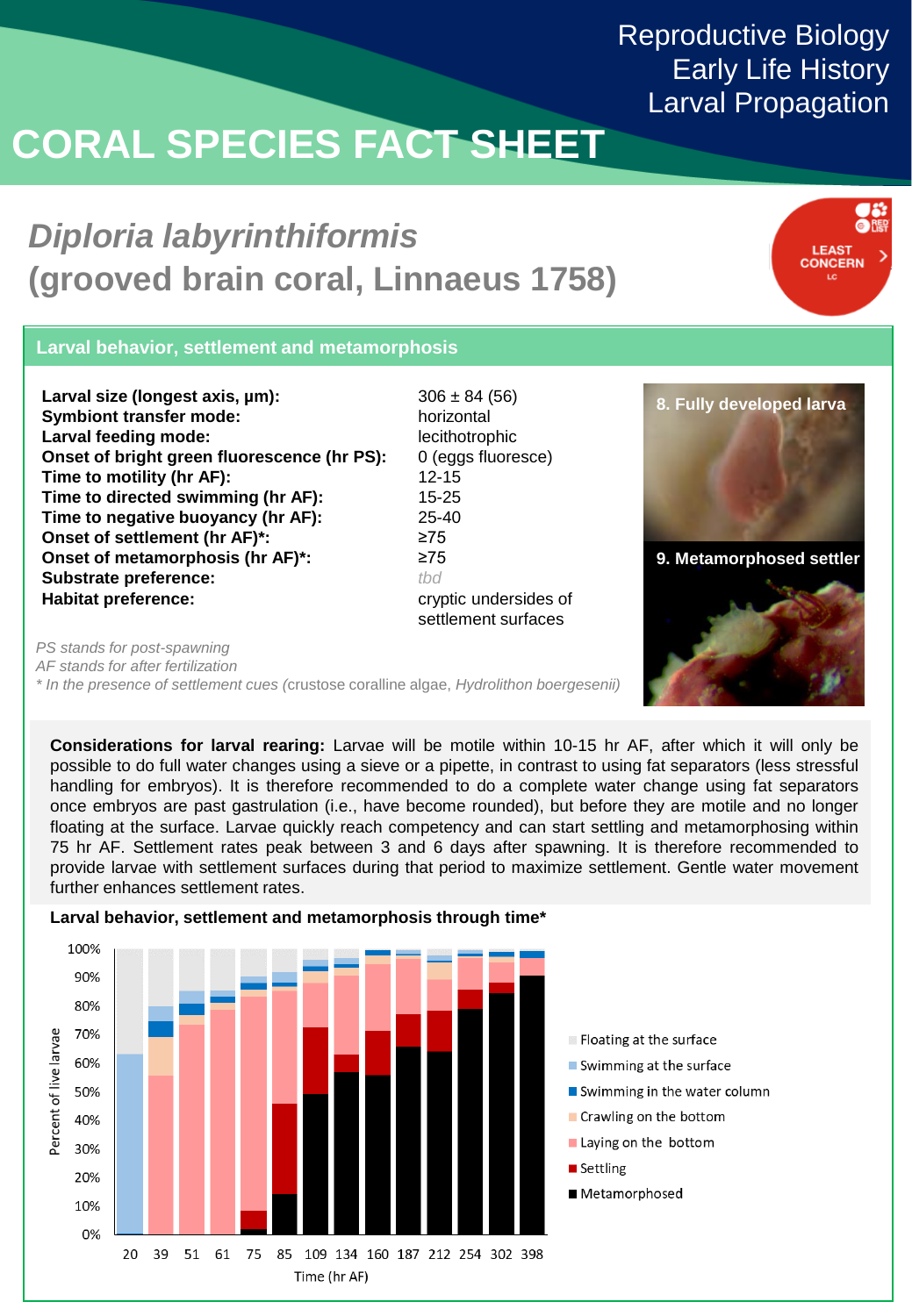# **CORAL SPECIES FACT SHEET**

## *Diploria labyrinthiformis*  **(grooved brain coral, Linnaeus 1758)**



### **Post-metamorphosis development & ecology**

| Initial primary polyp size $(\emptyset, \mu m)$ : | 200-500         |
|---------------------------------------------------|-----------------|
| Time to calcification (days PM):                  | 6               |
| <b>Skeleton morphology:</b>                       | thd             |
| Time to first polyp budding (months PM):          | $6-12$          |
| <b>Budding mode:</b>                              | extratentacular |
| Age to sexual maturity (year):                    |                 |

**Age to sexual maturity (year): Minimum size at sexual maturity (cm<sup>2</sup> ):**

*PM stands for post-metamorphosis*

**Considerations for early post-metamorphosis rearing:** Four-day-old primary polyps are able to capture and ingest *Artemia* nauplii, likely increasing settler growth and survival. The establishment of symbiosis early after metamorphosis (≤ 3 weeks PM) was further shown to increase survival 4 fold and growth 2-fold during the 6 months post-outplanting on the reef. During the months following metamorphosis, primary polyps invest in polyp growth rather than in polyp divisions.

#### **10. Post-metamorphosis development**



### **Long-term** *ex situ* **rearing**

| <b>Species susceptibilities:</b>   | tbd                                                                             |
|------------------------------------|---------------------------------------------------------------------------------|
| Known threats:                     | tbd                                                                             |
| <b>Optimal light availability:</b> | tbd                                                                             |
| Optimal water flow (cm $s^{-1}$ ): | 15 (during Artemia nauplii feeding to increase capture rates of primary polyps) |
| Onset of heterotrophy:             | known to feed on Artemia nauplii starting at the age of 4 days PM               |
| <b>Optimal diet:</b>               | tbd                                                                             |

#### **Captive coral spawning**

**Main cues for** *ex situ* **spawning: Specific settings for abiotic parameters: Research groups that have attempted** *ex situ* **spawning of this species:**

*tbd tbd*

110

The Florida Aquarium, FL, USA (Keri O'Neil) Cape Eleuthera Institute, The Bahamas (Dr. Valeria Pizarro)

**Additional considerations:** In The Bahamas, five >20 cm Ø colonies were collected one week prior spawning and placed in an open system at 26.5-27.3°C with some light attenuation provided by shading material. One colony spawned 12 days AFM in May 2019 resulting in ~30% larvae issued from self-fertilization. Colonies were kept in the system for two months before signs of stress became apparent and they were returned to the reef.